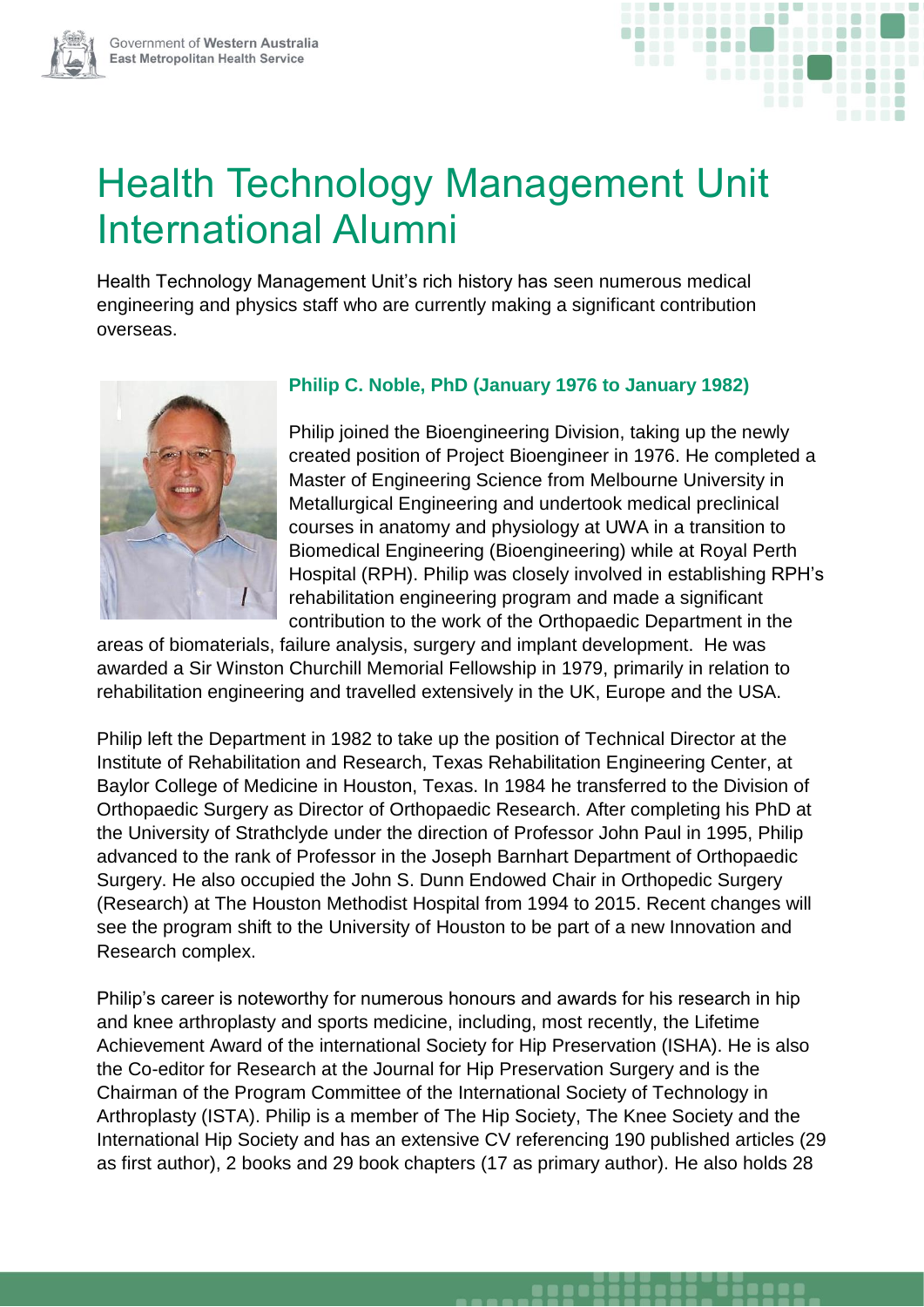patents related to developments in orthopaedic engineering. Philip is the co-designer of numerous hip and knee replacements and related instrumentation that have been used throughout the world, including the Persona Knee System that has now been implanted in over a million patients.



### **Warren MacDonald, PhD (May 1982 to September 1985)**

Warren joined the Bioengineering Division in May 1982 to fill the post of Project Bioengineer, based at RPH. He joined the department with a B.Eng in Materials Engineering from Monash University and completed an M.Phil from Leeds University (1986) and a PhD from the University of Gothenburg (2000) in Bioengineering, subsequent to his employment at RPH.

Warren's role with the Bioengineering Division concentrated on the delivery of orthopaedic services, making a significant

contribution in the areas of biomaterials, the analysis of implant failure and application of engineering design in relation to problems identified in theatre and the delivery of complex surgical fixation and reconstruction. His thesis work (investigating the properties of bone and bone cement and component integration in total hip arthroplasty) reflects work delivered while at RPH.

Warren has been engaged in research and teaching at Imperial College, London since 2008; as Research Associate, Programme Leader in the tRBL in the Centre for Blast Injury Studies and latterly as Senior Teaching Fellow (2012) in Bioengineering, lecturing to undergraduate and postgraduate students and orthopaedic trainees. As at 2019, he has 34 publications and is cited in six patent submissions. You can view Warren's publication history on the [Research Gate website.](https://www.researchgate.net/profile/Warren_Macdonald2)



## **Thomas M. L. Shannon PhD. (November 1978 to July 1984)**

Tom joined the Department in a trainee physicist position in November 1978. He was subsequently appointed (July 1980) as an Electronic Engineer to the Technical Services Division to work in a development role. He joined with B.Sc and B.App.Sc. qualifications and upgraded these to an M.Sc while with the Department. He contributed significantly to the work of the Bioengineering Division during rotation as a trainee and was involved in using moire topography as a tool to screen for

idiopathic scoliosis and the development of systems for use in the clinical biomechanics laboratory.

Projects at the time included the processing of signals from analog video camera systems used to track markers on the body for time sequence studies of limb movement during walking and the synthesis of a load vector generated from the Kistler load